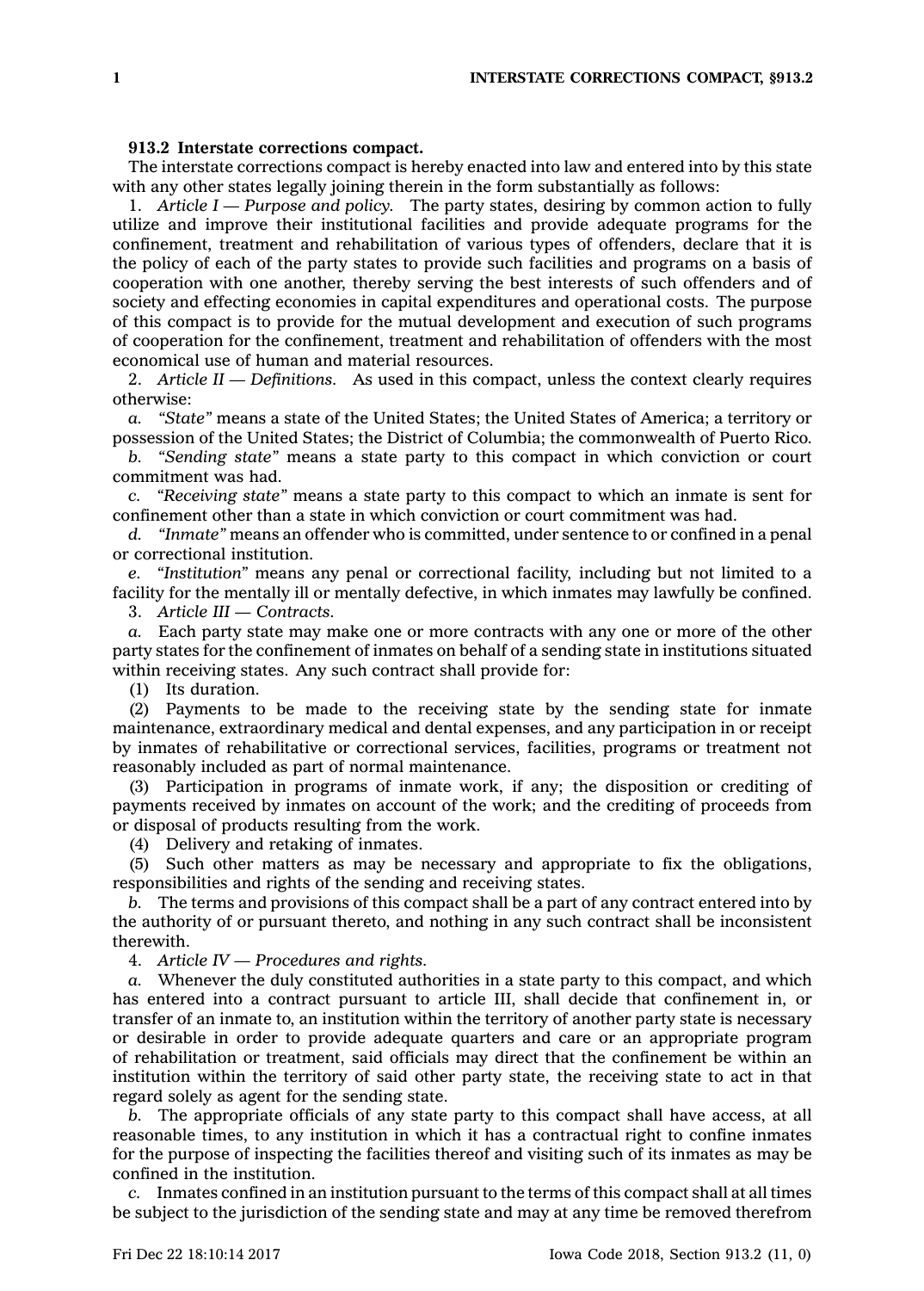for transfer to <sup>a</sup> prison or other institution within the sending state, for transfer to another institution in which the sending state may have <sup>a</sup> contractual or other right to confine inmates, for release on probation or parole, for discharge, or for any other purpose permitted by the laws of the sending state; provided that the sending state shall continue to be obligated to such payments as may be required pursuant to the terms of any contract entered into under the terms of article III.

*d.* Each receiving state shall provide regular reports to each sending state on the inmates of that sending state in institutions pursuant to this compact including <sup>a</sup> conduct record of each inmate and certify said record to the official designated by the sending state, in order that each inmate may have official review of the inmate's record in determining and altering the disposition of said inmate in accordance with the law which may obtain in the sending state and in order that the same may be <sup>a</sup> source of information for the sending state.

*e.* All inmates who may be confined in an institution pursuant to the provisions of this compact shall be treated in <sup>a</sup> reasonable and humane manner and shall be treated equally with such similar inmates of the receiving state as may be confined in the same institution. The fact of confinement in <sup>a</sup> receiving state shall not deprive any inmate so confined of any legal rights which said inmate would have had if confined in an appropriate institution of the sending state.

*f.* Any hearing or hearings to which an inmate confined pursuant to this compact may be entitled by the laws of the sending state may be had before the appropriate authorities of the sending state, or of the receiving state if authorized by the sending state. The receiving state shall provide adequate facilities for such hearings as may be conducted by the appropriate officials of <sup>a</sup> sending state. In the event such hearing or hearings are had before officials of the receiving state, the governing law shall be that of the sending state and <sup>a</sup> record of the hearing or hearings as prescribed by the sending state shall be made. Said record together with any recommendations of the hearing officials shall be transmitted forthwith to the official or officials before whom the hearing would have been had if it had taken place in the sending state. In any and all proceedings had pursuant to the provisions of this subdivision, the officials of the receiving state shall act solely as agents of the sending state and no final determination shall be made in any matter except by the appropriate officials of the sending state.

*g.* Any inmate confined pursuant to this compact shall be released within the territory of the sending state unless the inmate, and the sending and receiving states, shall agree upon release in some other place. The sending state shall bear the cost of such return to its territory.

*h.* Any inmate confined pursuant to the terms of this compact shall have any and all rights to participate in and derive any benefits or incur or be relieved of any obligations or have such obligations modified or the inmate's status changed on account of any action or proceeding in which the inmate could have participated if confined in any appropriate institution of the sending state located within such state.

*i.* The parent, guardian, trustee, or other person or persons entitled under the laws of the sending state to act for, advise, or otherwise function with respect to any inmate shall not be deprived of or restricted in their exercise of any power in respect of any inmate confined pursuant to the terms of this compact.

5. *Article V — Acts not reviewable in receiving state — extradition.*

*a.* Any decision of the sending state in respect of any matter over which it retains jurisdiction pursuant to this compact shall be conclusive upon and not reviewable within the receiving state, but if at the time the sending state seeks to remove an inmate from an institution in the receiving state there is pending against the inmate within such state any criminal charge or if the inmate is formally accused of having committed within such state <sup>a</sup> criminal offense, the inmate shall not be returned without the consent of the receiving state until discharged from prosecution or other form of proceeding, imprisonment or detention for such offense. The duly accredited officers of the sending state shall be permitted to transport inmates pursuant to this compact through any and all states party to this compact without interference.

*b.* An inmate who escapes from an institution in which the inmate is confined pursuant to this compact shall be deemed <sup>a</sup> fugitive from the sending state and from the state in which